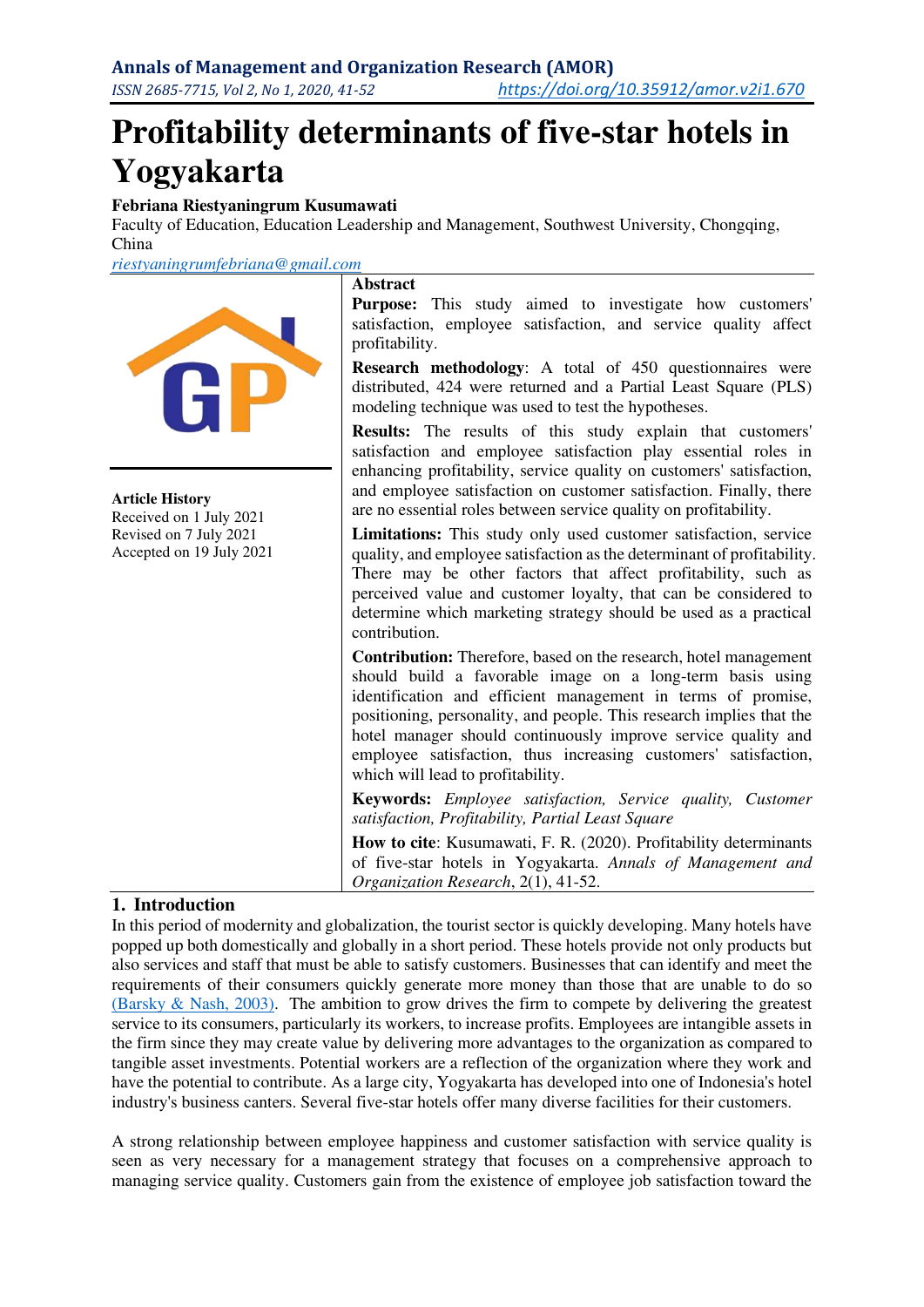company. Employees that are happy in their employment will demonstrate loyalty and give the highest quality service to clients, ensuring that the product or service they get meets their expectations. According to [Kotler \(2005\),](#page-10-0) satisfaction is the degree to which a consumer believes he has obtained the outcomes of a product comparison with what he expected.

Employee happiness, client satisfaction, and service quality are three of the most crucial factors in a service business [\(Lam, Zhang, & Baum, 2001\).](#page-10-1) The implicit assumption behind the link between customer and staff happiness is that greater service quality would boost customer satisfaction. The majority of prior studie[s \(Schlesinger & Zernitsky, 1991;](#page-10-2) [Schlesinger & Heskett, 1991;](#page-10-3) [Yee et al., 2008\)](#page-11-0) has shown a positive link between staff happiness and customer satisfaction [\(Schlesinger & Zernitsky,](#page-10-2)  [1991;](#page-10-2) [Schlesinger & Heskett, 1991;](#page-10-3) [Yee et al., 2008\).](#page-11-0) According to the balanced scorecard methodology, employee happiness is the most important element in determining service quality for customers. Service quality, on the other hand, has an impact on staff satisfaction, while customer satisfaction has an impact on profitability. In the balanced scorecard framework, [Kaplan et al. \(2004\)](#page-10-4) created this approach. There is a financial viewpoint in the form of profitability, as well as a nonfinancial perspective in the form of learning and growth, internal company processes, and customer perspectives. Employee happiness, service quality, and customer satisfaction are all affected by these three non-financial factors. Because it contributes to determining the market worth of a company organization, this non-financial perspective becomes essential. Previous studies have discovered a link between staff happiness and consumer satisfaction.

[Schmit and Allscheid \(1995\)](#page-10-5) discovered, however, that more conceptual and empirical data is needed to understand the link between employee and consumer satisfaction. Employee and consumer satisfaction have been shown to have a beneficial link. However, investigations of the connection that are founded on theory and empirical study are relatively uncommon [\(Homburg & Stock, 2004\).](#page-10-6) This study will evaluate the relevant literature and build a conceptual model of the link between employee happiness and service quality, as well as establish relevant hypotheses, based on a range of exposure in previous studies. The technique is then described, after which the data from empirical investigations are used to test the research hypothesis. Finally, this article will address the theoretical and empirical findings of the research, as well as the study's limits and practical implications for researchers and managers. Satisfied consumers will certainly be interested in using the services of the hotel again and also promoting the hotel to their colleagues so that it will affect the profitability of the hotel and improve its performance in the hospitality industry in Indonesia.

# **2. Literature review**

# *2.1. Customer satisfaction*

Specific product or service attributes, as well as quality perceptions, impact customer satisfaction. Customers' emotional responses, attributions, and perceptions of equality all have an impact on customer satisfaction [\(Zeithal & Bitner\).](#page-11-1) In addition, [Kotler and Keller \(2006\)](#page-10-7) found that customer satisfaction plays an important role in affecting the intention behaviour of the customer. Increased customer satisfaction may help a company by increasing customer loyalty, prolonging a customer's life cycle, extending the life of products purchased by the consumer, and increasing positive word of mouth communication among customers. When clients are pleased with a company's product or service, they are more likely to make repeat purchases and suggest items or services to others. If a company ignores or disregards the demands of its consumers, it will not be able to expand [\(Tao, 2014\).](#page-10-8) Customer satisfaction is an important component in generating customer loyalty, and it is also the key to future purchasing behaviour. Based on prior experiences, repurchase intention reflects a person's readiness to make another purchase from the same company. Customers that are happy with a service provider's service will increase their usage and want to use the service again in the future.

# *2.2. Employee satisfaction*

The learning and growth viewpoint (learning and growth) is represented by the employee satisfaction component since it provides the foundation for the achievement of the other three views as well as longterm growth and improvement. Employment satisfaction refers to how an employee feels about his or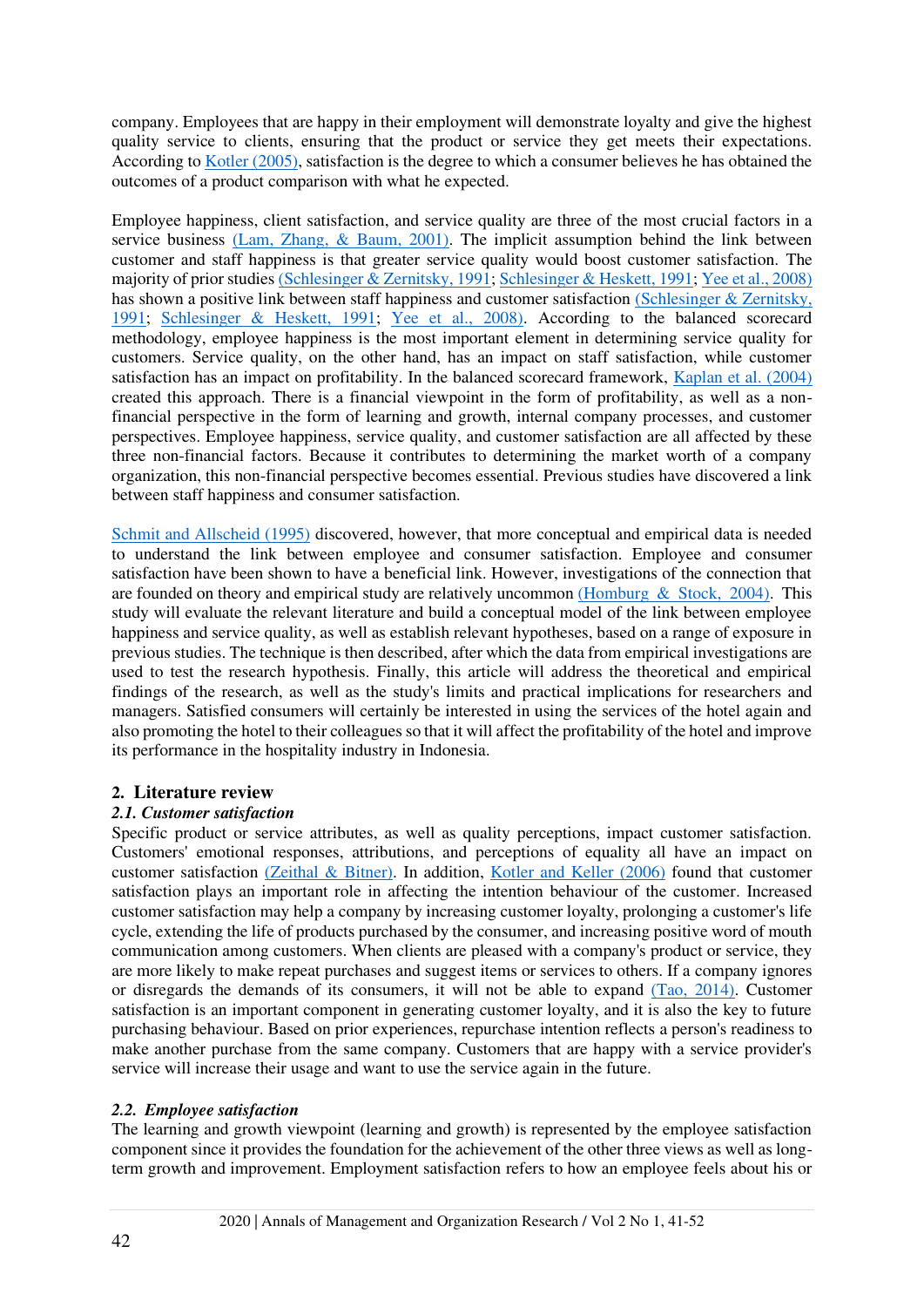her job, according to [Wexley & Yulk \(1977\).](#page-11-2) Employment satisfaction is defined as a person's sentiments about their job. Then, according to [Munandar \(2006\),](#page-10-9) job satisfaction is a broad attitude that is the outcome of some unique attitudes toward work aspects, self-adjustment, and individual social connections outside of work. According to some experts, job satisfaction is a good attitude that incorporates employees' healthy adjustment to work conditions and situations, including issues of pay, social conditions, physical conditions, and psychological factors. Job satisfaction represents a person's sentiments about their employment and the challenges they confront in the workplace. Employee satisfaction refers to how workers feel about their jobs. Employee satisfaction may also be seen of as a general assessment of the company's work. Employee satisfaction may be regarded as a machine that causes a change in the internal environment, resulting in improved employee performance and service quality.

# *2.2. Service quality*

The notion of service quality is becoming more popular in the literature, according to [Gee et al \(2008\),](#page-9-1) in an attempt to identify the elements that promote customer pleasure. Consumer happiness has a substantial impact on client loyalty, which in turn has a considerable impact on business profitability, according to studies. The term "service quality" refers to both the quality of the procedures and the quality of the final product. Consumers accept quality along the process when it comes to service quality. The output quality is the quality that the client perceives after receiving the service. The service quality is pretty excellent if the customer service obtained is comparable to what is expected. First and foremost, service quality refers to a service's ability to fulfil the customer's demands or expectations [\(Dotchin & Oakland, 1994;](#page-9-2) [Lewis & Mitchell, 1990\).](#page-10-10) Second, service quality may be described as the difference between what the consumer expects from the service and how the customer perceives or receives it [\(Parasuraman, Zeithaml, & Berry, 1985\).](#page-11-1) Service quality evaluation carried out during the service delivery process, which typically necessitates the existence of a connection between consumers and service providers. [Priyathanalai & Moenjohn \(2012\)](#page-10-11) found a positive and substantial link between employee satisfaction and service quality in their investigation. This implies that work happiness and employee performance are linked in some way.

# *2.3. Profitability*

The profitability component represents the perspective of the financial perspective because this perspective is driven by the previous perspective of the customer. Therefore, if the success of the customer satisfaction component has been achieved, it will certainly create success for the component of profitability as well. Signaling theory is a theory related to the perspective of profitability in the framework of the balanced scorecard. According to the signaling hypothesis, a good quality firm would purposefully send a signal to the market, allowing the market to discern between excellent and bad quality enterprises [\(Hartono, 2005\).](#page-9-3) [Michael \(2000\)](#page-10-12) argues that by having one side transmit a signal that reveals certain parts of the relevant information to the other, both parties can receive a solution to the problem of asymmetric information. The signal will be interpreted by the second party, who will then alter the data. From the opinion of the experts regarding signaling theory, it can be concluded that measuring the profitability component of a company it can be done by looking at and analyzing the signals sent by the company to employees, consumers, and the surrounding environment (Herdiyana et al., 2021).

## **2.4.** *Relationship between customer satisfaction and profitability*

Consumer satisfaction benefits the business since it promotes customer loyalty and readiness to pay higher pricing [\(Yee et al., 2008\).](#page-11-0) [Kurniawan \(2013\)](#page-10-13) discovered evidence of the influence of employee happiness on profitability in Yogyakarta's five-star hotels. Changes in customer satisfaction have a direct impact on the company's finances and capacity to produce revenue, according to [Kurniawan.](#page-10-13) Customer satisfaction is likely to have a big influence on a business's financial performance, even if many activities of a firm are beyond the purview of customer happiness and may have a substantial impact on earnings. Furthermore, a variety of variables may obscure the real connection between these categories. For example, if a company tries to improve customer satisfaction, it may spend a significant amount of money. A company may be able to enhance customer satisfaction by investing in various variables such as training, facility renovations, and so on. However, this may result in a reduced profit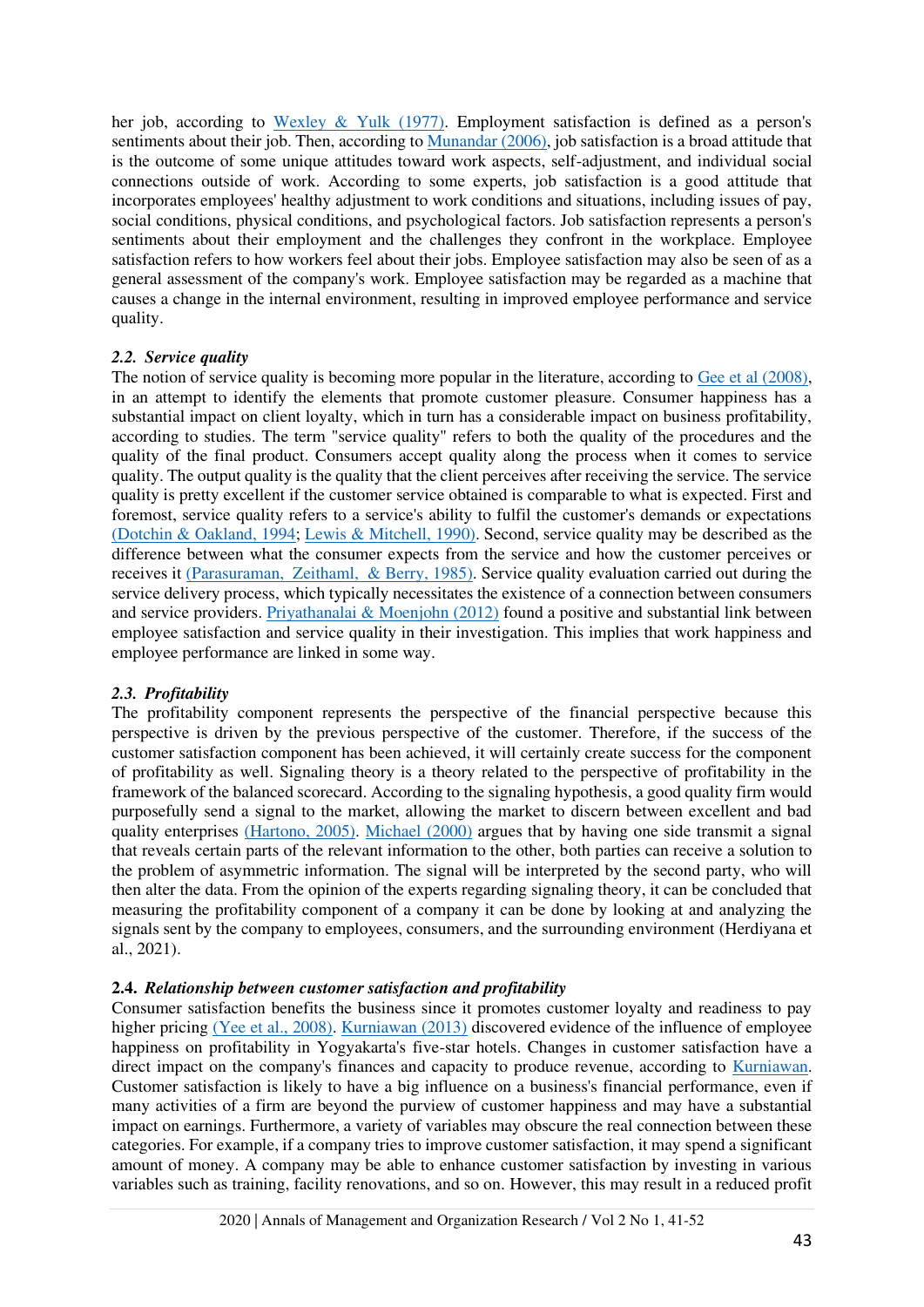margin. Customer satisfaction is likely to have a big influence on a business's financial performance, even if many activities of a firm are beyond the purview of customer happiness and may have a substantial impact on earnings. As a result, this research hypothesizes a strong positive link between customer satisfaction and financial performance. Based on these studies, the first hypothesis is proposed:

**Hypothesis 1.** Customer satisfaction has a positive and significant effect on profitability

## *2.6. Relationship between employee satisfaction and profitability*

Customers will be happy with the services given by employees who have a high degree of job satisfaction, which will have a good impact on customer satisfaction [\(Yee et al, 2008\).](#page-11-0) The study conducted by [Dominici \(2010\)](#page-9-4) shows that organizations that do not have good customer relationship management, will not be able to trigger customer satisfaction. This argument is based on the idea that if a firm looks after its employees, the staff would look after the consumers. Customers do have a better experience with companies that have greater employee satisfaction and engagement levels. Employee care may be characterized as giving higher compensation, continuing training, and a sense of security to employees [\(Gursoy et al., 2007\).](#page-9-5) Employees who are satisfied are more likely to be motivated and work harder than those who are unhappy. Despite the fact that employees who are willing to collaborate, who are able to go above and beyond, and who put themselves in the shoes of the manager work more efficiently, provide better services, and thus create higher customer satisfaction, they also work more efficiently, provide better services, and thus create higher customer satisfaction. For example, there is a persistent negative link between employee happiness (as measured by things like salary and perks) and financial performance. The majority of other research, on the other hand, shows that there is no substantial link between employee happiness and financial performance. Based on the research, the following hypothesis is proposed:

**Hypothesis 2**. Employee satisfaction has a positive and significant effect on profitability.

# *2.7. Relationship between service quality and profitability*

Companies who provide greater levels of service quality, according to [Devie et al \(2011\),](#page-9-6) will be better equipped to attain higher levels of profitability growth, as defined in the balanced scorecard framework. According to research, a firm that delivers high-quality service will be able to grow in the stock market more quickly than a company that does no[t \(Anderson et al., 1997\).](#page-9-7) This is because quality enhancement helps companies to gain revenues and market share by charging greater prices than their competitors (Shahnia et al. 2020). Due to rising rivalry and spread reductions, corporate profitability levels have been squeezed in the business environment. Consumers used to be on the sidelines as firms depended on products to generate a profit margin in a highly regulated sector. However, today's companies are driven by customers who want high-quality service. Companies trying to maximize profits have realized that excellent quality helps them acquire and retain consumers, while bad quality causes them to leave. Recognizing the need to establish the practice of service by all of the company's workers is one thing; executing the practice and persuading the company's employees of the importance of the practice is another. Numerous studies have demonstrated the relevance of service quality. Through their investigation, they discovered that the advantage was easily apparent. The fifth hypothesis is offered based on these findings:

**Hypothesis 3**. Service quality has a positive and significant effect on profitability

# *2.8. Relationship between service quality and customer satisfaction*

The results of the study show that it is proven that service quality will sustain customer satisfaction and have a close and positive and constructive relationship [\(Yee et al., 2008; Rita et al. 2019\).](#page-11-0) The dimensions of good service quality from employees will also encourage the level of satisfaction from consumers. According to the previous studies, if someone's appraisal of activity reveals that achieved the desired outcome, the fulfillment of the intended result is achieved. Then, a reaction toward satisfaction follow[s \(Wang et al., 2006;](#page-10-14) [Brady & Robertson, 2010\).](#page-9-8) According to the findings, customer satisfaction is influenced by service quality. The findings revealed that, depending on one's cultural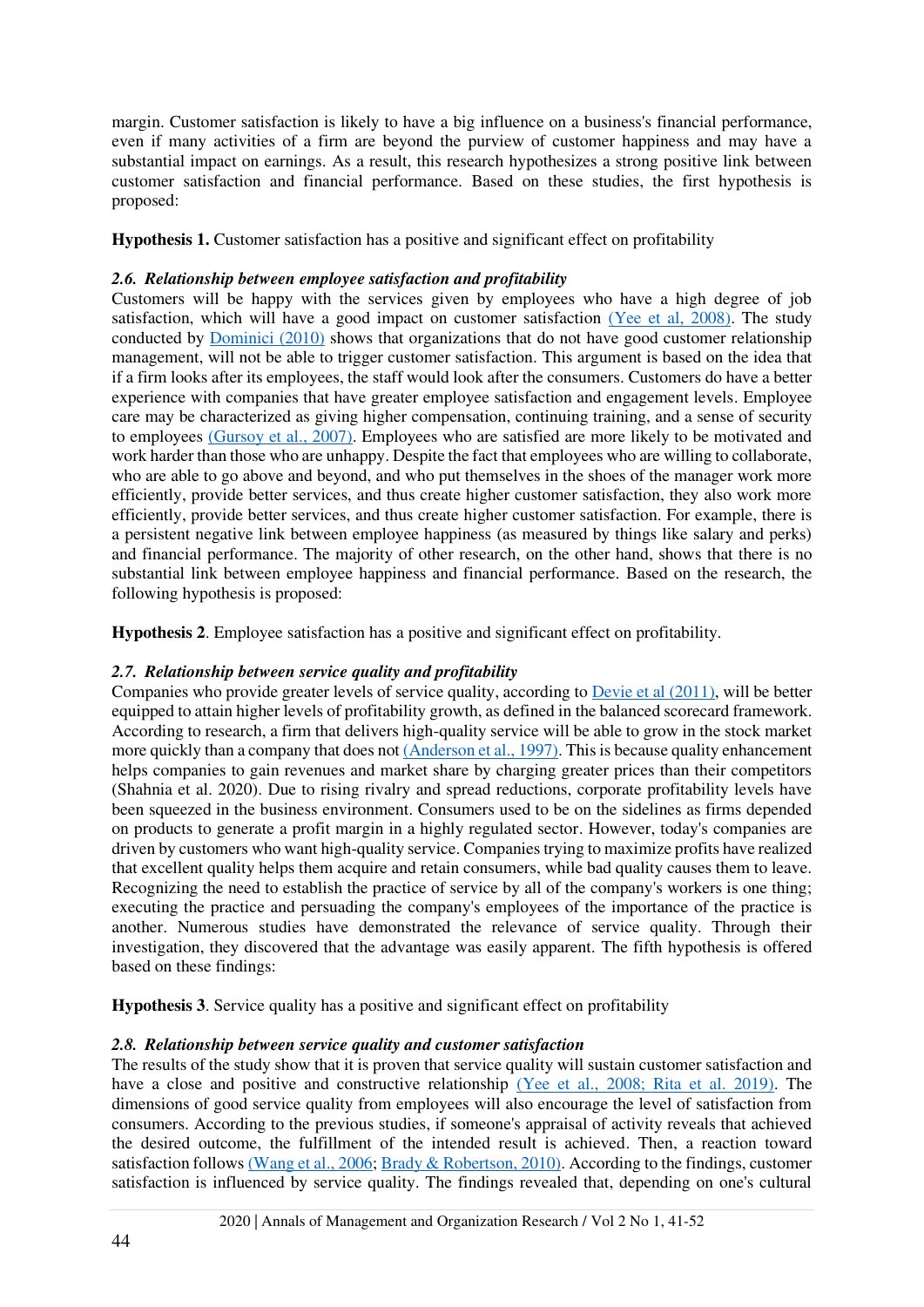background, there was a link between service quality and customer happiness. Companies and organizations work hard to attain high customer satisfaction, particularly those that see long-term client relationships as an advantage. Understanding the components of service quality, on the other hand, continues to be a source of debate and disagreement. Furthermore, the quality of service has a significant influence on consumer satisfaction [\(Lee and Lin, 2005\).](#page-10-15) Based on the research, the hypothesis can be drawn:

**Hypothesis 4.** Service quality has a positive and significant effect on customer satisfaction.

#### *2.9. Relationship between employee satisfaction and customer satisfaction*

Customers will be happy with the services given by employees who have a high degree of job satisfaction, which will have a good impact on customer satisfaction [\(Yee et al., 2008\).](#page-11-0) The study conducted by [Dominici \(2010\)](#page-9-4) shows that organizations that do not have good customer relationship management will not be able to trigger customer satisfaction. One component of the internal business process perspective is that employee happiness will impact the service quality delivered. The only link that does not produce contradictory results is between customer happiness and staff contentment. According to the service-profit chain, creating a better internal working environment will result in satisfied workers who are loyal to the business and capable of giving good customer service, resulting in satisfied consumers. The overall purpose of this research is to identify the link between service quality and customer satisfaction and look at how a company can offer excellent service quality and customer satisfaction through customer service. The essay closes with a qualification of the study, some practical and theoretical consequences, and recommendations for future research. The following hypothesis may be formed based on the research:

**Hypothesis 5**. Employee satisfaction has a positive and significant effect on customer satisfaction.

Based on the hypothesis that has been developed, the research model is proposed as follows.



Figure 1. Research Model

## **3. Methodology**

The population of this study was conducted on employees and customers of 10 five-star hotels. From these 10 samples of hotels, each hotel will be represented by a minimum of 15 hotel customers and 15 hotel employees. Furthermore, purposive sampling is used in the sampling procedure. There are a total of 424 staff and consumer respondents in this study. Validity tests, reliability tests, and other analyses utilizing Partial Least Squares (PLS) are all part of the data analysis and data validation process. There will be two types of questionnaires used in this study. The first one is given to the customers, which comprises the questions that are related to service quality and customer satisfaction. The second one is given to the employees, which comprises the questions that are related to the employee satisfaction and profitability variable. The participants should meet III criteria; (I) above 18 years old; (II) for employees, should work at least one year in the division who interact directly with the customer, (III) for the customer, guests that have stayed at the hotel. Respondents were asked to complete a questionnaire with five Likert scale evaluations ranging from 1 to 5, with 1 indicating severe disagreement and 5 indicating strong agreement.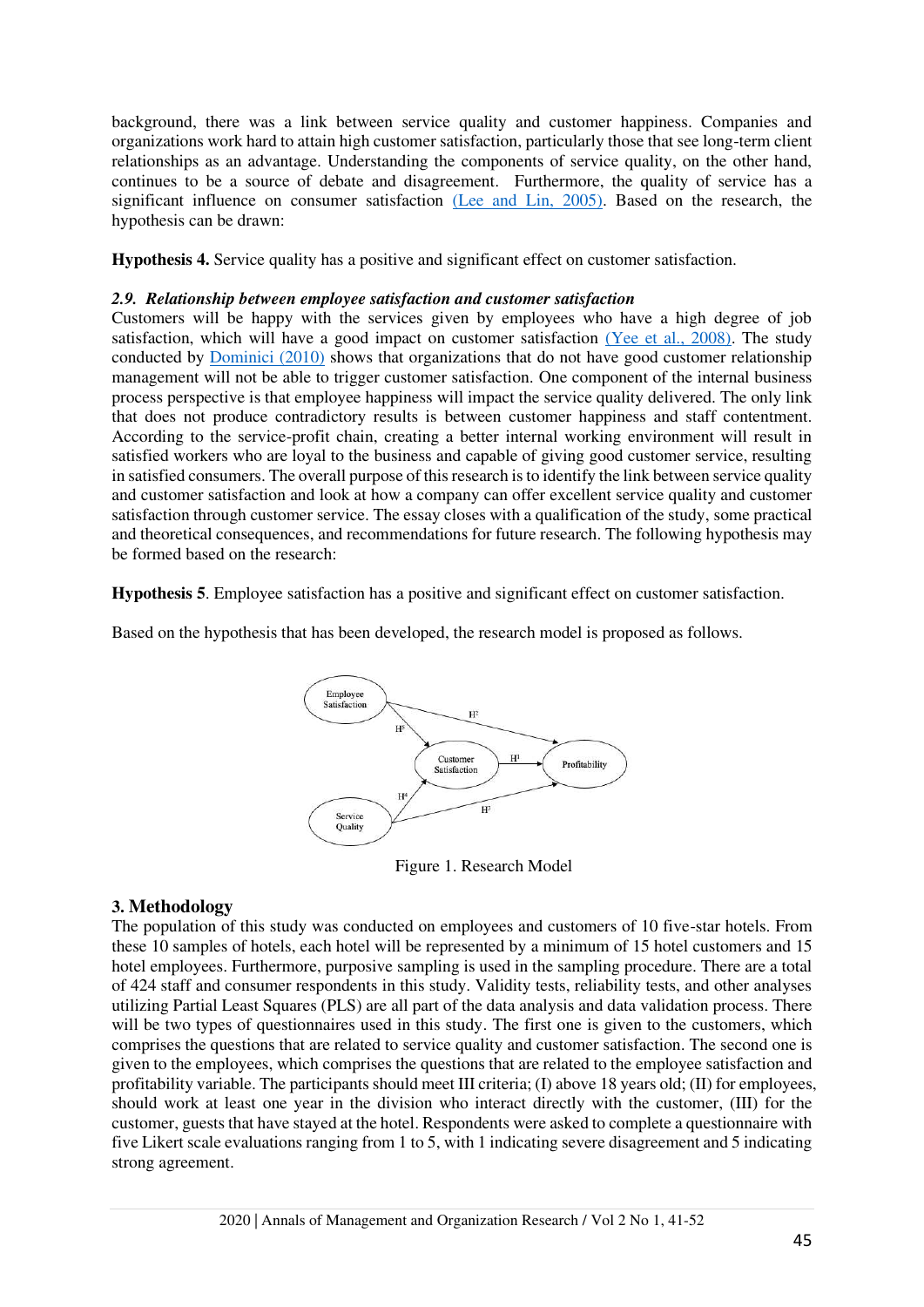# **4. Results**

The total number of respondents in this survey is 424, which character is described in table 1. About half of the respondents were male, with the majority of the respondents were in the range 18-29 years old. The majority of the respondents (51.9%) had above 500 monthly income. In addition, the majority of the respondents' education (58.2%) was Bachelor's degree. As expected, the majority of respondents (58%) have the private sector as their occupation.

| Characteristic | Distribution of Respondent                                                                            |
|----------------|-------------------------------------------------------------------------------------------------------|
| Gender         | Male: 59.2%; Female: 41.8%                                                                            |
| Age            | 18-29: 44.7%; 30-44: 32.4%; >45: 22.9%                                                                |
| Education      | High School: 22.7%; Bachelor's Degree: 58.2%; Postgraduate: 19.1%                                     |
| Occupation     | Private Sector: 58.3%; Public Sector: 13.3%; Government: 12.3%; Student: 12.3%;<br>Entrepreneur: 3.8% |
| Income         | Below the US \$500: 51.9%; The US \$500-1000: 32.2%; The US \$1000-1500: 15.9%                        |

Table 1. Respondent Characteristics

Evaluation of the outer model is an evaluation of the measurement model (confirmation model), which confirms the measurement of variables based on indicators of predetermined questions. In evaluating the outer model,, three measurements were taken: convergent validity evaluation, discriminant evaluation validity, and composite reliability evaluation. Convergent validity confirms the ability of an indicator to make variable measurements. If the value of the outer loading generated is greater than the criterion of 0.50 [\(Hair et al., 1998\),](#page-9-9) it is concluded that it has met convergent validity. Convergent validity results for each indicator utilized for each research variable are as follows:

|                 | ES    | SQ    | P     | CS    |
|-----------------|-------|-------|-------|-------|
| ES <sub>1</sub> | 0,739 |       |       |       |
| ES <sub>2</sub> | 0,645 |       |       |       |
| ES <sub>3</sub> | 0,763 |       |       |       |
| ES <sub>4</sub> | 0,709 |       |       |       |
| ES <sub>5</sub> | 0,832 |       |       |       |
| SQ <sub>1</sub> |       | 0,780 |       |       |
| SQ <sub>2</sub> |       | 0,759 |       |       |
| SQ <sub>3</sub> |       | 0,725 |       |       |
| SQ <sub>4</sub> |       | 0,679 |       |       |
| SQ <sub>5</sub> |       | 0,759 |       |       |
| P 1             |       |       | 0,883 |       |
| P <sub>2</sub>  |       |       | 0,733 |       |
| $P_3$           |       |       | 0,756 |       |
| P 4             |       |       | 0,783 |       |
| CS <sub>1</sub> |       |       |       | 0,883 |
| CS 2            |       |       |       | 0,864 |
| CS <sub>3</sub> |       |       |       | 0,763 |
| CS 4            |       |       |       | 0,796 |

Table 2. Outer Loading Value for Each Variable Indicator

From the convergent validity test table, the measurement model for all the variables is concluded that all indicators have a greater outer loading value  $(> 0.50)$  according to [Hair et. al. \(1998\),](#page-9-9) thus evaluating convergent validity on all variables is appropriate. Discriminant validity is the evaluation of validity for a variable that is associated with validity for other variables. Evaluation of discriminant validity is done by providing a comparison of AVE root values and correlations between variables. According to [Hair](#page-9-9)  [et. al. \(1998\)](#page-9-9) the criteria used are the AVE value must be greater than 0.50 and the smallest root value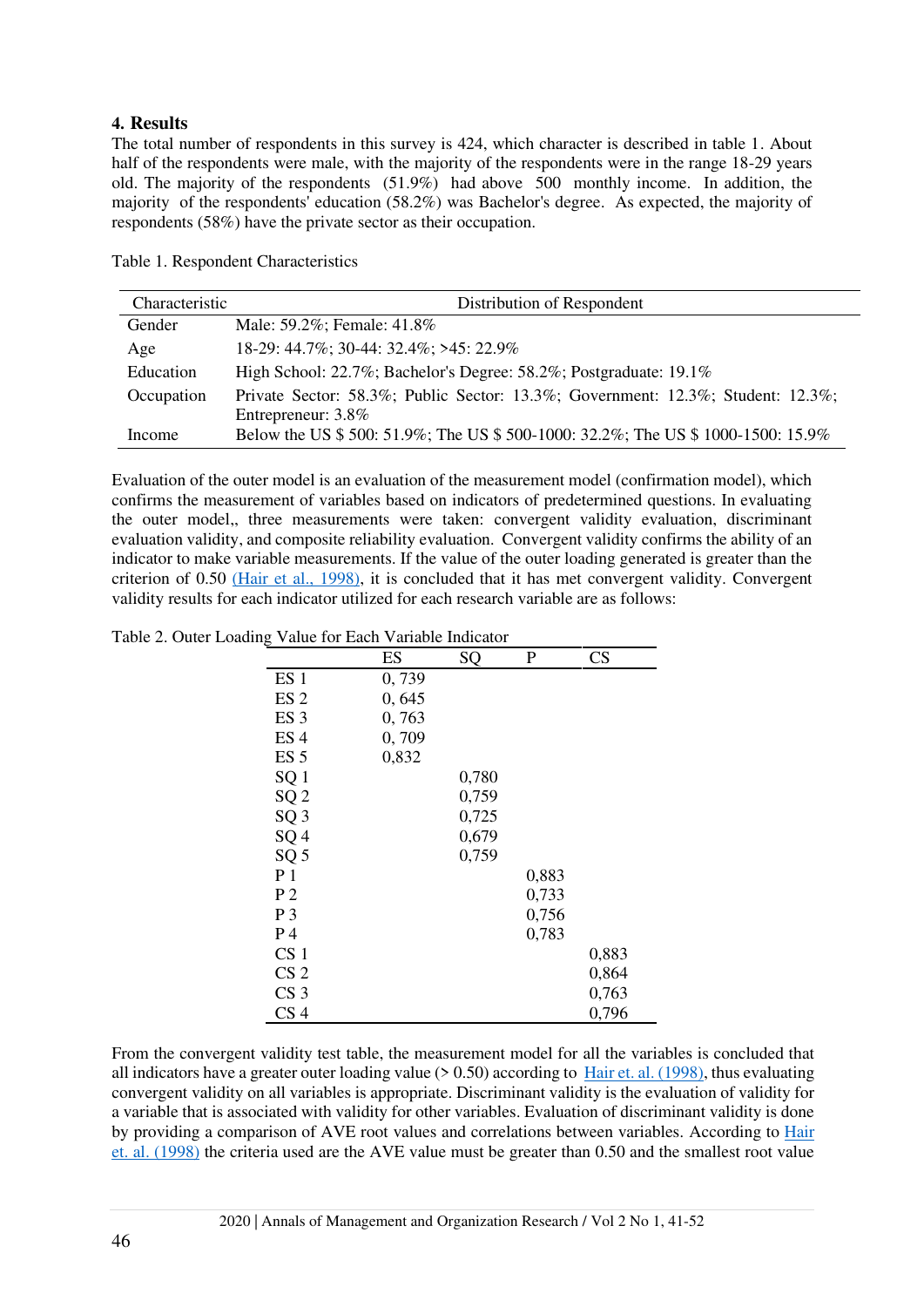must be greater than the value of the correlation that occurs between variables. The following are the results of discriminant evaluation:

|     | CR.                    | α | AVE                    | AVE                     | ES    | OS.    |       | <b>CS</b> |
|-----|------------------------|---|------------------------|-------------------------|-------|--------|-------|-----------|
|     |                        |   |                        | Root                    |       |        |       |           |
| ES  | $0,847$ $0.81$ $0,465$ |   |                        | 0.735                   |       |        |       |           |
| OS. |                        |   | $0,883$ $0.86$ $0,598$ | 0, 760                  | 0.467 |        |       |           |
| P   | $0,878$ 0.84           |   |                        | $0,645$ $0,745$         | 0.265 | 0. 249 |       |           |
| CS  | $0,897$ 0.75           |   |                        | $0,696$ $0,838$ $0,487$ |       | 0.637  | 0.483 |           |

From the results of the comparison between the AVE root value and the correlation in table 2, it is known that the smallest root value is 0, 735, while the largest correlation value is 0, 637. Thus, because the smallest value of AVE roots is still greater than the largest correlation that occurs between variables, the measurement of employee satisfaction, service quality, profitability, and customer satisfaction variables already have good discriminant validity. Measurement of the last outer model is testing composite reliability. The results of the composite reliability output from PLS can be seen in table 2. Based on the table above, the composite reliability value for all variables in each division is greater than 0.70. Thus the measurement of employee satisfaction, service quality, profitability, and customer satisfaction variables has good composite reliability. Cronbach's Alpha, whose output yields the findings presented in table 3, can also be used to improve the reliability test. They all have a rating of greater than 0.70, indicating that all instruments are trustworthy.

#### *4.1. PLS analysis*

Evaluate the inner model inside partial least square analysis is carried out to determine the suitability of the structural models that have been prepared. In evaluating the inner model, the value of R square  $(R<sup>2</sup>)$  and the hypothesis testing of the study are described. The coefficient of determination (R-square) is calculated based on data processing with PLS in the following way:

| Table 4. R-square Model |                              |          |
|-------------------------|------------------------------|----------|
|                         |                              | R-Square |
|                         | <b>Employee Satisfaction</b> |          |
|                         | <b>Service Quality</b>       | 0, 180   |
|                         | Profitability                | 0, 262   |
|                         | <b>Customer Satisfaction</b> | 0.470    |

From the table above, the R square value of service quality variables is 0.180, which means that simultaneously employee satisfaction with service quality can be explained in the model by 18% and has a positive correlation. In comparison, the other 82% is explained by other factors not included in the model. The value of R square on the variable customer satisfaction obtained a value of 0.470 which means that simultaneously employee satisfaction with customer satisfaction can be explained in the model by 40,7% and positively correlated. While the value of R square for the variable profitability is 0.262, which can explain the meaning simultaneously, employee satisfaction with profitability can be explained in the model amounting to 26.2% and has a positive correlation. The value of Q2, which is the same as the coefficient of determination  $(R$ -square  $/R2$ ) in regression analysis, is used to determine the overall quality of the PLS structural model. The greater the Q2, the more closely the model matches the data. Following is the calculation of  $Q^2$  on the structural model:

$$
Q2 = 1 - {(1 - 0.180) * (1 - 0.470) * (1 - 0.262)}
$$
  
= 1 - {0.320}  
= 0.68 (4.1)

From the results of the Q square calculation, the value is 0.68. The Q square value indicates that the model has predictive relevance of 68%. This percentage is a parameter estimate of how well the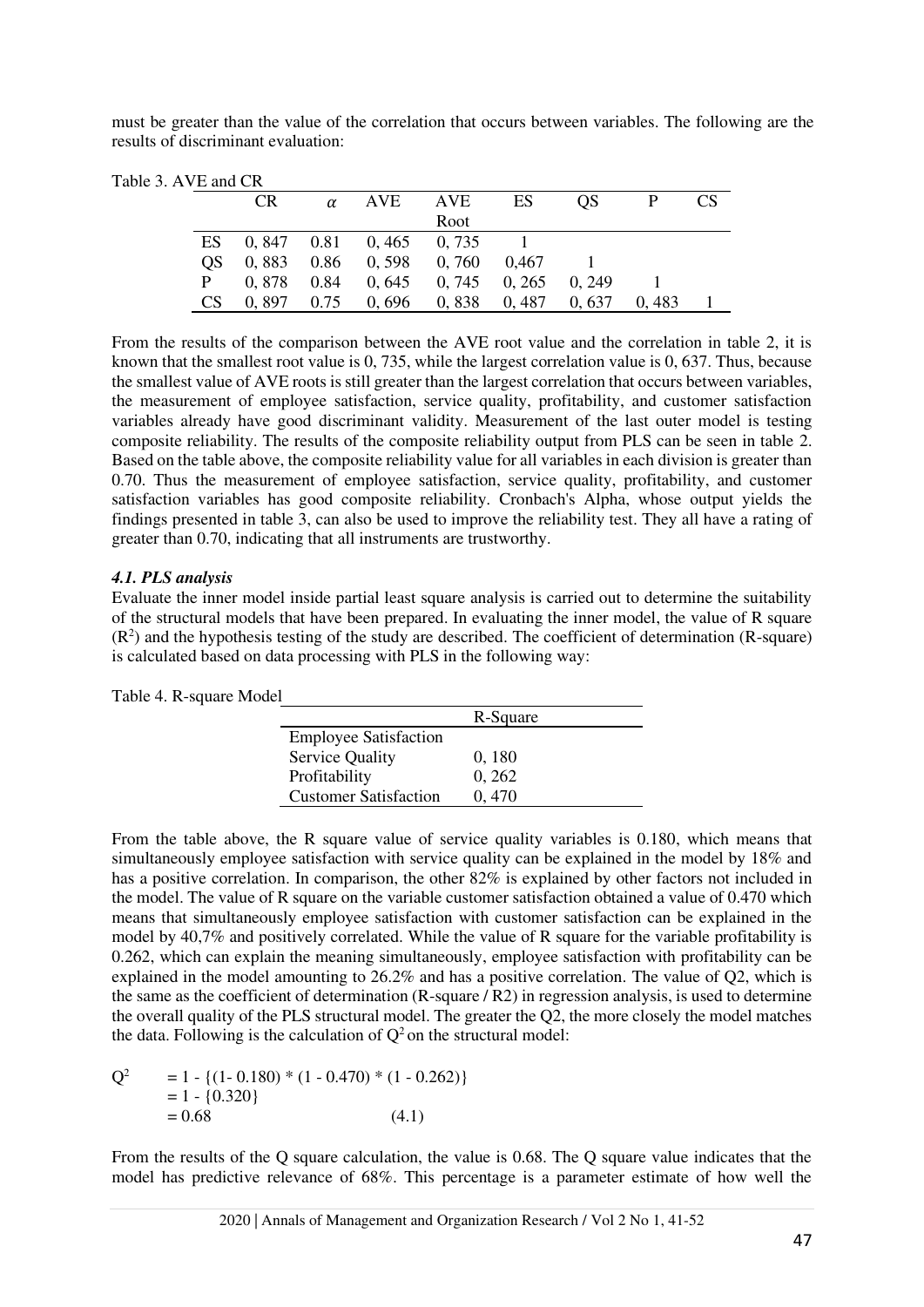observation value produced by the model means that this research framework has a relevance level of 68%.

## *4.2. Hypotheses testing*

Hypothesis testing results can be obtained by running the program with Bootstrapping. The hypothesis is accepted if it has an at-statistic value of more than 1.64. The table below is presented the results of the path coefficient values in table 5 and the structural model in figure 2.

| <b>Hypothesis</b> | Construct Original |               | т                 | <b>Result</b> |
|-------------------|--------------------|---------------|-------------------|---------------|
|                   |                    | <b>Sample</b> | <b>Statistics</b> |               |
| H1                | $CS \square P$     | 0,476         | 3, 197            | Supported     |
| H <sub>2</sub>    | $ES \square P$     | 0, 243        | 2,684             | Supported     |
| H <sub>3</sub>    | $SQ \square CS$    | 0,597         | 7,839             | Supported     |
| H4                | $SO \square P$     | 0,068         | 0,268             | Rejected      |
| H5                | $ES \square CS$    | 0,189         | 2,288             | Supported     |

Table 5. Path Coefficient Results

## **5. Discussion**

Figure 2 depicts the findings of the study as well as the outer loading values for each variable.



Figure 2. Path Diagram

Figure 2 illustrates that customer satisfaction has a favorable impact on profitability as a consequence of route analysis. This is because consumers who have had their expectations met are more likely to repurchase and promote the hotel's services to others. Customers who are satisfied with a product find it tough to change their minds. According to a prior study, customers' pleasure has a beneficial influence on customers' loyalty, according to a prior study [\(Ryu et al., 2012;](#page-10-16) [Wu, 2011\).](#page-11-3) Consumer satisfaction a crucial factor in customer perception. Customers that are satisfied with the level of service will be more loyal to the company. This will boost the company's profits. One component of the financial viewpoint is company profitability [\(Kaplan et al., 2004\).](#page-10-4) The first hypothesis is supported by these findings.

According to a study, companies that provide high-quality service will be able to develop faster in the stock market than ordinary companies [\(Anderson et al., 1997\).](#page-9-7) This is due to quality improvement, allowing businesses to increase profits and market share by setting higher prices than their competitors. This is because a satisfied employee will remain loyal to the company. A good service will entice them to utilize the same service supplied by the same company, repurchase the service, and suggest it to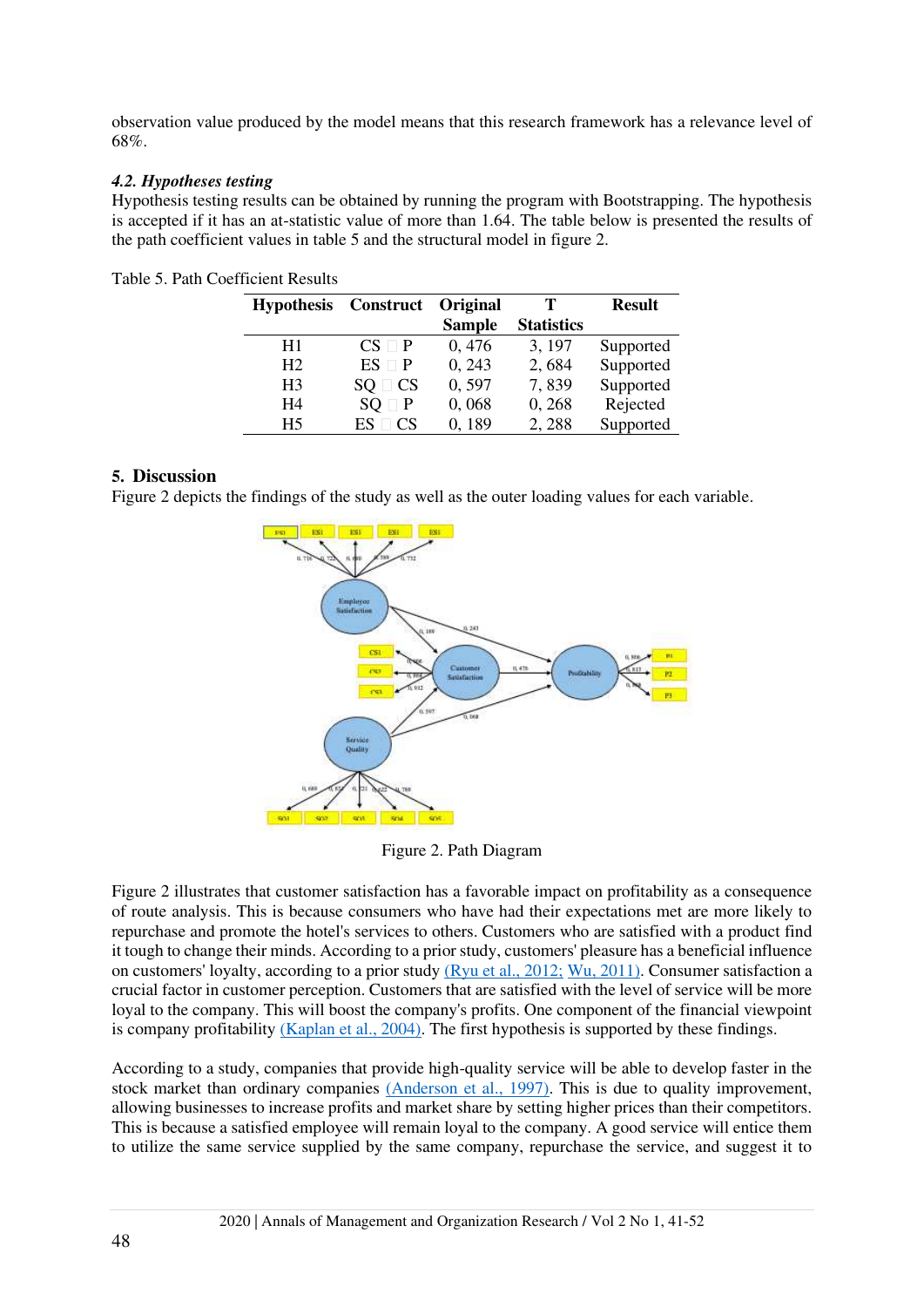others. Current studies back up this finding by [Chung et al. \(2015\),](#page-9-10) which shows that pleasure is the most important factor in determining loyalty. It proves the finding of the second hypothesis.

The link between service quality and customer pleasure has been studied extensively, according to [Wang \(2006\)](#page-10-14) and [Brady \(2010\).](#page-9-8) According to the research, if a person's appraisal of activity indicates that he got the anticipated result, the intended goal is fulfilled, and a reaction toward satisfaction follows. Customers' satisfaction will increase if they have a good impression of service quality. Customers will be loyal as well if they are satisfied with the quality of the company's service. Furthermore, this relationship has evolved into a major signal for differentiating a company from its competitors or rivals to become the most successful. As a result, it's feasible to deduce that customer loyalty and service quality are linked. Client loyalty grows in direct proportion to the level of service provided. The third hypothesis is supported by these findings.

Some previous studies have found if customers receive good service, they will be willing to pay a higher price to this company, repeat purchases for the same services more frequently, try the company's new products and services, and spread the company's brand name to others, all of which will directly increase the company's turnovers and shrink the company's operating costs (Min  $\&$  Min, 2011; Kheng et al., [2010;](#page-10-18) [DiPietro et al., 2011\).](#page-9-11) Opposite with their founds, hypothesis fourth in this study showed that service quality does not have a significant relationship toward profitability. However, if consumers receive bad service, they will be dissatisfied, and they will communicate their dissatisfaction to others, but this will have no substantial influence on the company's future profitability. As a result, in every type of business, maintaining a high degree of service quality is critical. If companies give satisfaction to their consumers, they must improve the quality of their service offerings.

Employee satisfaction has a positive effect on customer satisfaction, according to the final hypothesis. This may be stated as a customer receiving outstanding service, as measured by the quality of the amenities, the hoteliers' rapid and exact service, and a clear and easy administrative service, which would enhance the hotel's customer happiness. Employees that are satisfied with their work will make consumers happy, which will improve customer satisfaction. According to [Wansoo \(2009\)](#page-11-4) and [Brandford \(2009\),](#page-10-19) dissatisfied staff are more likely to express their discontent to customers (2009). As a result, employee satisfaction will always have a positive impact on consumer happiness.

## *5.1. Limitations and recommendations for future research*

This study investigated the link between service quality, employee and customer satisfaction, as well as the influence on a hotel's profitability. As previously stated, the study provides a framework for determining how a company's operational investments in service operations affect customer perceptions and behaviors, as well as how these affect profitability [\(Endri et al., 2020\).](#page-9-12) Only the relationships between employee satisfaction, customer satisfaction, service quality, and profitability were evaluated due to the complexity of the framework and the objective of this study. In other words, additional constructs/variables mentioned in the framework, such as internal service quality, were not investigated in this study, customer value and loyalty, as well as the productive actions of service personnel. It's likely that those constructs will have a substantial impact on the connections between the variables studied in this study, changing the direction and size of the correlations. Unlikely to have an impact on the connections investigated in this study. One of the study's major flaws is that both consumer and employee satisfactions were assessed as single-dimensional variables. Other research, on the other hand, shows that both consumer and staff satisfaction are multidimensional entities. Measuring them as a single-dimensional concept is likely to restrict the findings' generalizability. To understand the relationship between employee and customers' satisfaction, future research should use multidimensional notions. Furthermore, numerous elements, including contentment, might impact a profitable hotel. However, other elements that may affect a profitable company's performance were not examined in this study.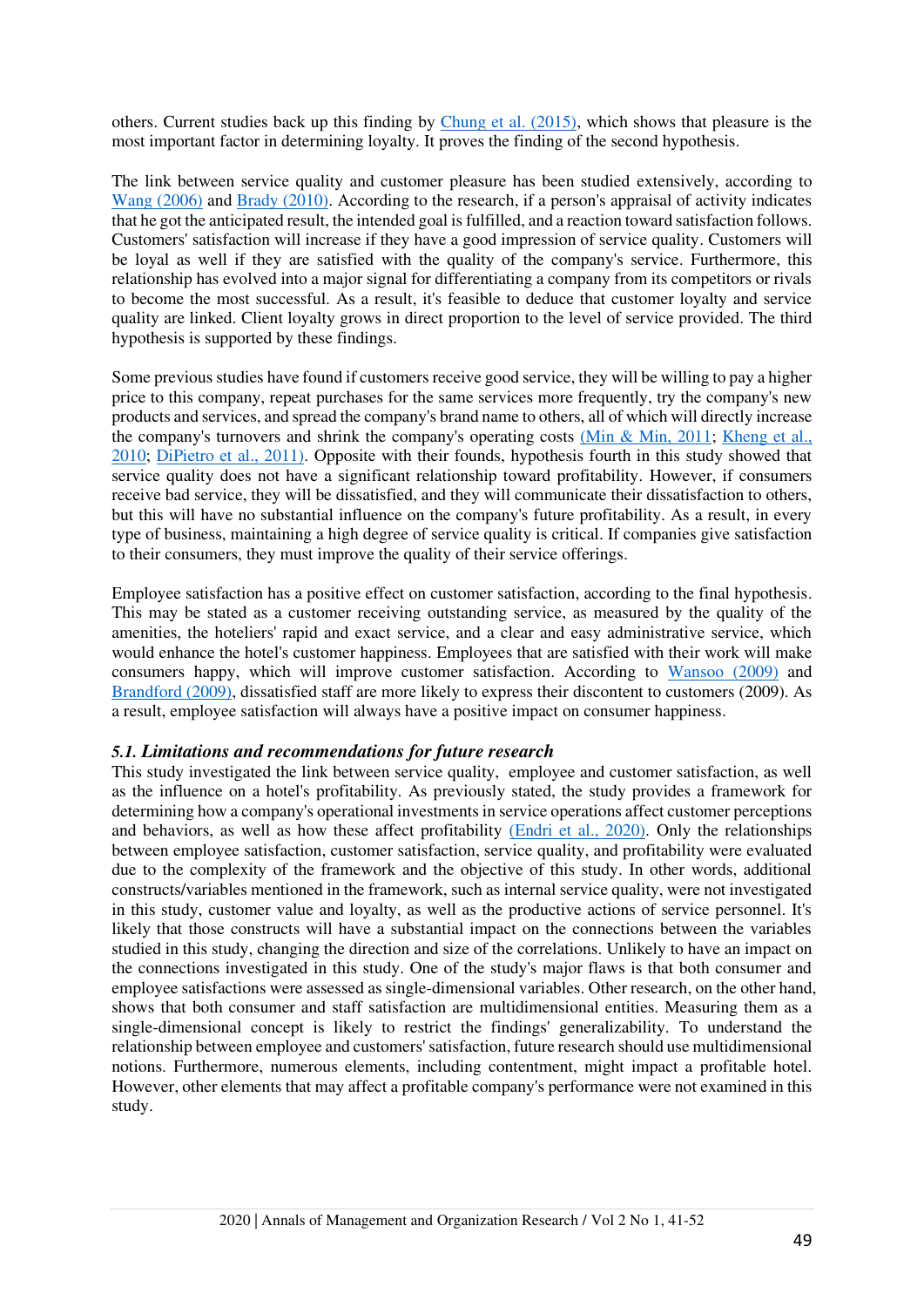## **6. Conclusion**

Customer satisfaction, service quality, staff satisfaction, and profitability were all highlighted as important dimensions in this research. This research adds to five scholarly publications. We may infer that there is a strong link between employee satisfaction and profitability, service quality and customer satisfaction, and customer satisfaction and profitability based on the results of the PLS analysis. Finally, there is little evidence that service quality has an influence on profitability. There is a limitation of this study because it only uses customer satisfaction, service quality, employee satisfaction as the determinant of profitability. There may be other factors that affect profitability, such as perceived value and customer loyalty. Based on the findings, several factors determine customers' satisfaction and profitability that can be considered to determine which marketing strategy should be used as a practical contribution. Therefore, based on the research, hotel management should build a favorable image on a long-term basis using identification and efficient management in terms of promise, positioning, personality, and people. Therefore, it can be a brand that closes to its customers' characteristics. Moreover, hotel managers should do continuous innovation on the facilities and services available to anticipate the future needs and expectations of the customers.

## **References**

- <span id="page-9-7"></span>Anderson, E.W., Fornell, Claes, and Rust. R.T. (1997). Customer satisfaction, productivity, and profitability: Differences between goods and services. Marketing Science, 16(2), <https://doi.org/10.1287/mksc.16.2.129>
- <span id="page-9-0"></span>Barsky J., and Nash L. (2003). Customer satisfaction: Applying concepts to industry-wide measures. *The Cornell Hotel and Restaurant Administration Quarterly,* 44 (4), 173-183. [https://doi.org/10.1177/001088040304400523.](https://doi.org/10.1177/001088040304400523)
- <span id="page-9-8"></span>Brady, M.K., and Robertson, C.J. (2001). Searching for a consensus on the antecedent role of service quality and satisfaction: an exploratory cross-national study. *Journal of Business Research*, 51(1), 53-60[. https://doi.org/10.1016/S0148-2963\(99\)00041-7.](https://doi.org/10.1016/S0148-2963(99)00041-7)
- <span id="page-9-10"></span>Chung, K.H., Yu, J.E., Choi, M.G., and Shin, J.I. (2015). The effects of csr on customer satisfaction and loyalty in China: The moderating role of corporate image. *Journal of Economics, Business, and Management*, 3(5), 542-547[. https://doi.org/10.7763/JOEBM.2015.V3.243.](https://doi.org/10.7763/JOEBM.2015.V3.243)
- <span id="page-9-6"></span>Devie., Tarigan, Josua., Widjaja, and Deborah ,C. (2011). *The impact of employees satisfaction on profitability of restaurants and cafes: A research in Surabaya, Indonesia*. Proceeedings of 2011 2nd ICME.
- <span id="page-9-11"></span>DiPietro, R.B., Parsa, H.G., and Gregory, A. (2011). Restaurant QSC inspections and financial performance: an empirical investigation, *International Journal of Contemporary Hospitality Management*, 23(7), 982-999. [https://doi.org/10.1108/09596111111167560.](https://doi.org/10.1108/09596111111167560)
- <span id="page-9-2"></span>Dotchin, J.A. and Oakland, J.S. (1994). Total quality management in service part 2: Service quality. *International Journal of Quality & Reliability Management*, 11(3), 27-42.
- <span id="page-9-4"></span>Dominici, G., and Guzo, R. (2010). Customer satisfaction in the hotel industry: A case study from sicily. *International Journal of Marketing Studies,* 2(2). [https://doi.org/10.5539/ijms.v2n2p3.](https://doi.org/10.5539/ijms.v2n2p3)
- <span id="page-9-12"></span>Endri, E., Lisdawati, Susanti, D., Hakim, L, and Sugianto, S. (2020). Determinants of profitability: evidence of the pharmaceutical industry in Indonesia. *Systematic Review Pharmacy,* 11(6), 587- 597.
- <span id="page-9-1"></span>Gee, R., Coates, G., and Nicholson, M. (2008). Understanding and profitably managing customer loyalty. *Marketing Intelligence & Planning*, 26(4), 359 - 374. DOI: 10.1108/02634500810879278
- <span id="page-9-5"></span>Gursoy, D., McCleary, K.W., and Lepsito, L.R., (2007). Propensity to complain: effects of personality and behavioral factors. *Journal of Hospitality and Tourism Research,* 31(3):358-386. [https://doi.org/10.1177/1096348007299923.](https://doi.org/10.1177/1096348007299923)
- <span id="page-9-9"></span>Hair, J.F., Anderson, R. E., Tatham, R.L., and Black, W.C. (1998*). Multivariate Data Analysis*, 5th ed. Upper Saddle River.
- <span id="page-9-3"></span>Hartono. (2005). Hubungan teori signalling dengan underpricing saham perdana di bursa efek Jakarta, *Jurnal Bisnis dan Manajemen*, 5(1), 35-50.
- Herdiyana, Sumarno, S, and Edri, E. (2021). The Effect of Financial Performance on the Profitability of Food and Beverage Companies in Indonesia. *International Journal of Financial Research,* 12(1). https://doi.org/10.5430/ijfr.v12n1p30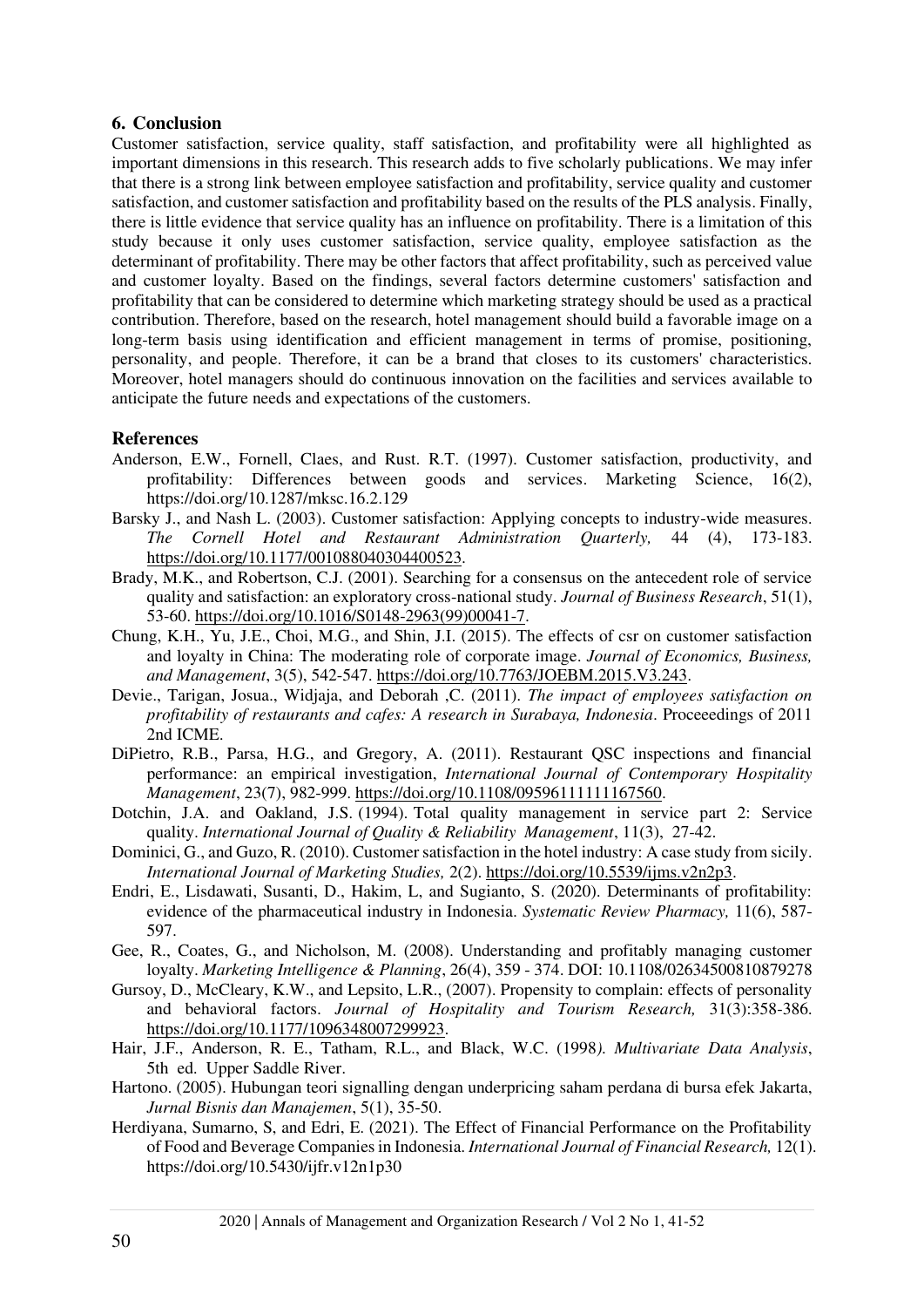- <span id="page-10-6"></span>Homburg, C., and Stock, R.M. (2004). The link between salespeople's job satisfaction and customer satisfaction business to business context: A dyadic analysis. *Journal of Academy of Marketing Science*, 32(2), 144-158. [https://doi.org/10.1177/0092070303261415.](https://doi.org/10.1177/0092070303261415)
- <span id="page-10-4"></span>Kaplan, R., and Norton, D. (2004). *Strategy Maps: Converting Intangible Assets into Tangible Outcomes*. Harvard Business School Press.
- <span id="page-10-19"></span>Kevin, D. B, J. Michael, C., & Joan, M. P. (2009). How suppliers affect trust with their customers: the role of salesperson job satisfaction and perceived customer importance, *Journal of Marketing Theory and Practice*, 17(4), 383-394, DOI: 10.2753/MTP1069-6679170406.
- <span id="page-10-18"></span>Kheng, L. L., Mahamad, O., Ramayah, & Mosahab, R. (2010). The impact of service quality on customer loyalty: A study of banks in Penang, Malaysia. *International Journal of Marketing Studies*, 2(2), 57-66. [https://doi.org/10.5539/ijms.v2n2p57.](https://doi.org/10.5539/ijms.v2n2p57)
- <span id="page-10-0"></span>Kotler, Phillip. (2005). *Manjemen Pemasaran Edisi II*. Jakarta: PT. Index.
- <span id="page-10-7"></span>Kotler, P.T., Keller, K. L. (2006). *Marketing Management.* Pearson Prentice Hall, New Jersey.
- <span id="page-10-13"></span>Kurniawan. (2013). Influence of employee satisfaction on profitability in three stars hotels in Surabaya. *Business Accounting Review,* 1(1).
- <span id="page-10-1"></span>Lam, T.; Zhang, H.; and Baum, T. (2001). An investigation of employee's job satisfaction: the case of hotels in Hong Kong. *Tourism Management*, 22, 157-165. [https://doi.org/10.1016/S0261-](https://doi.org/10.1016/S0261-5177(00)00039-X) [5177\(00\)00039-X.](https://doi.org/10.1016/S0261-5177(00)00039-X)
- <span id="page-10-15"></span>Lee, G., Lin, H., 2005. "Customer perceptions of e-service quality in online shopping. *Int. J. Retail Distrib. Manag.* 33 (2), 161–176.
- <span id="page-10-10"></span>Lewis, B.R. & Mitchell, V.W. (1990). Defining and measuring the quality of customer service. *Marketing Intelligence Planning*, 8(6), 11-17.
- <span id="page-10-9"></span>Munandar. (2006). *Psikologi Industri dan Organisasi*. Jakarta: UI Press.
- <span id="page-10-12"></span>Michael, P.T. (2000). *Economic Development, Seventh Edition,* New York University, Addison Mesley.
- <span id="page-10-17"></span>Min, H., and Min, H. (2011). Benchmarking the service quality of fast-food restaurant franchises in the USA: A longitudinal study, benchmarking. *An International Journal*, 18(2), 282-300. [https://doi.org/10.1108/14635771111121711.](https://doi.org/10.1108/14635771111121711)
- Parasuraman, A.; Zeithaml, Valarie A. & Berry, Leonard L. (1985). A conceptual model of service quality and its implications for future research, *Journal of Marketing*, 49(3), 41-50.
- <span id="page-10-11"></span>Priyathanalai, Wimonphan & Moenjohn, Nuttawuth. (2012). Is there a link? employee satisfaction and service quality. W*orld Journal of Management*, 4(1), 82-92.
- Rita, P., Oliveira, T., and Farisa, A. (2019). The impact of e-service quality and customer satisfaction on customer behavior in online shopping. *Heliyon*, 5(10), [https://doi.org/10.1016/j.heliyon.2019.e02690.](https://doi.org/10.1016/j.heliyon.2019.e02690)
- <span id="page-10-16"></span>Ryu, K., Lee, H. and Gon Kim, W. (2012). The influence of the quality of the physical environment, food, and service on restaurant image, customer perceived value, customer satisfaction, and behavioral intentions. *International Journal of Contemporary Hospitality Management*, 24(2), 200-223[. https://doi.org/10.1108/09596111211206141.](https://doi.org/10.1108/09596111211206141)
- <span id="page-10-3"></span>Schlesinger, L,A., and Heskett, J.L. (1991). The service-drivenservice company. *Harvard Business Review*, 69, 71-81.
- <span id="page-10-2"></span>Schlesinger, L.A., and Zornitsky, J. (1991). Job satisfaction, service capability, and customer satisfaction: an examination of linkage and management implications. *Human Resource Planning*, 14(2), 141-149.
- <span id="page-10-5"></span>Schmit, M., and Allscheid, S.P. (1995). Employee attitudes and customer satisfaction: making theoretical and empirical connection, *Personnel Psychology,* 48(3), 21-536.
- Shahnia, C., Purnamasari, E, D., Hakim, L., Edri, E. (2020). Determinant of profitability: Evidence from trading, service and investment companies in Indonesia. *Accounting*, 6, 787–794.
- Sugiyono. (2007). *Statistika untuk Penelitian*. Bandung: CV. Alfabeta.
- <span id="page-10-8"></span>Tao, F. (2014). Customer relationship management based on increasing customer satisfaction. *International Journal of Business and Social Science,* 5(5), 256-263.
- <span id="page-10-14"></span>Wang, I-Ming and Shieh, Chich-Jen. (2006). The relationship between service quality and customer satisfaction: the example of CJCU Library. *Journal of Information and Optimization Science*, 27(1). [https://doi.org/10.1080/02522667.2006.1069968.](https://doi.org/10.1080/02522667.2006.1069968)